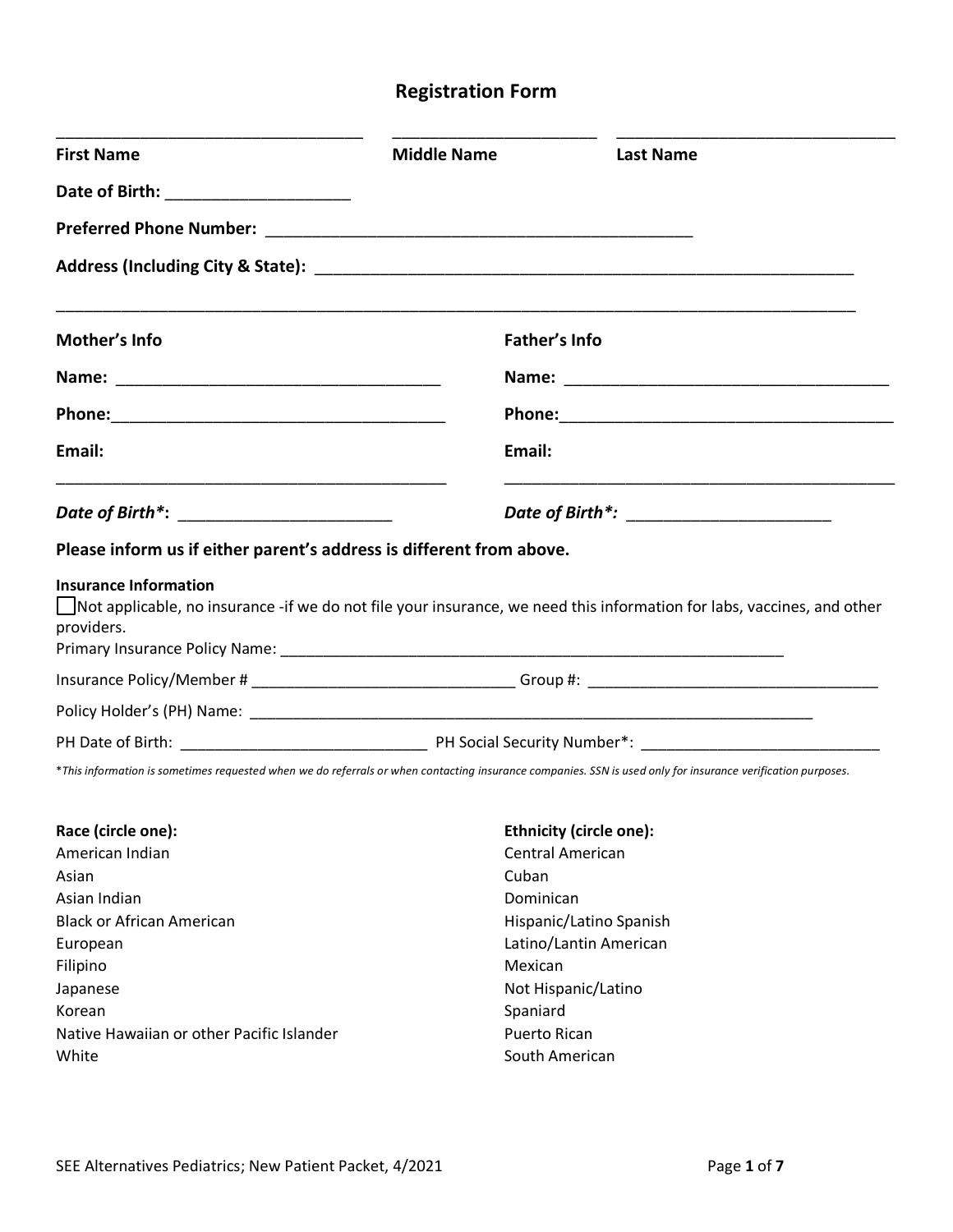#### **Consent to Treat**

I understand that SEE Alternatives Pediatrics is a Nurse Practitioner owned and operated facility. The vast majority of my child's care will be provided by a nurse practitioner. We work with a collaborating physician via telecommunication and that physician will occasionally provide coverage in our office. We also consult with other physicians and healthcare providers regarding patient care as needed and appropriate.

I authorize SEEAP and their healthcare providers to provide medical care to my child that is necessary and appropriate.

I authorize SEEAP to access prescription medication data for the purpose of treating my child.

**Signature of Parent/Guardian:** \_\_\_\_\_\_\_\_\_\_\_\_\_\_\_\_\_\_\_\_\_\_\_\_\_\_\_\_\_\_\_\_\_\_\_\_\_\_\_\_\_\_\_\_ **Date:** \_\_\_\_\_\_\_\_\_\_\_\_\_

**I understand that written authorization from a parent or guardian is required to provide treatment in the absence of a parent or legal guardian (ex: child is brought to office by a nanny or grandparent). Without written authorization, treatment may be delayed or refused until authorization is provided.** Below is a list of individuals who have permission to bring my child in for treatment:

 $\vert$  No one other than parents listed above may bring my child for a visit.

**Signature of Parent/Guardian:** \_\_\_\_\_\_\_\_\_\_\_\_\_\_\_\_\_\_\_\_\_\_\_\_\_\_\_\_\_\_\_\_\_\_\_\_\_\_\_\_\_\_\_\_ **Date:** \_\_\_\_\_\_\_\_\_\_\_\_\_\_

## **Confidentiality and Privacy Notices**

I understand that SEEAP has access to MUSC medical records through Care Link program. SEEAP and associates may access my child's medical records as needed for the purpose of referrals, accessing lab records, and coordination and continuation of care.

I understand I have access to SEEAP's Notice of Privacy Practices in the portal, on our website, in our lobby, and upon request. I have been given the opportunity to review the document.

I authorize SEEAP and Athena to communicate with me via text, phone, and email at the preferred contact listed above for appointment reminders, messages from providers, billing related issues and other general communication regarding the practice or my child's care.

I authorize SEEAP to add my email to an email list for the purpose of providing educational information and updates regarding the practice.

I authorize SEEAP to leave voicemail messages on the phone number(s) listed on my registration form with appointment reminders, lab results, and brief summary of medical care.

I understand that SEEAP highly recommends the use of the Patient Fusion portal for written communication with our providers and staff, as it is HIPAA compliant and provides a record of the communication. SEEAP discourages the use of email for communication regarding medical care.

#### **Signature of Parent/Guardian: \_\_\_\_\_\_\_\_\_\_\_\_\_\_\_\_\_\_\_\_\_\_\_\_\_\_\_\_\_\_\_\_\_\_\_\_\_\_\_\_\_\_\_\_ Date:** \_\_\_\_\_\_\_\_\_\_\_\_\_\_

SEE Alternatives Pediatrics; New Patient Packet, 4/2021 **Page 2** of 7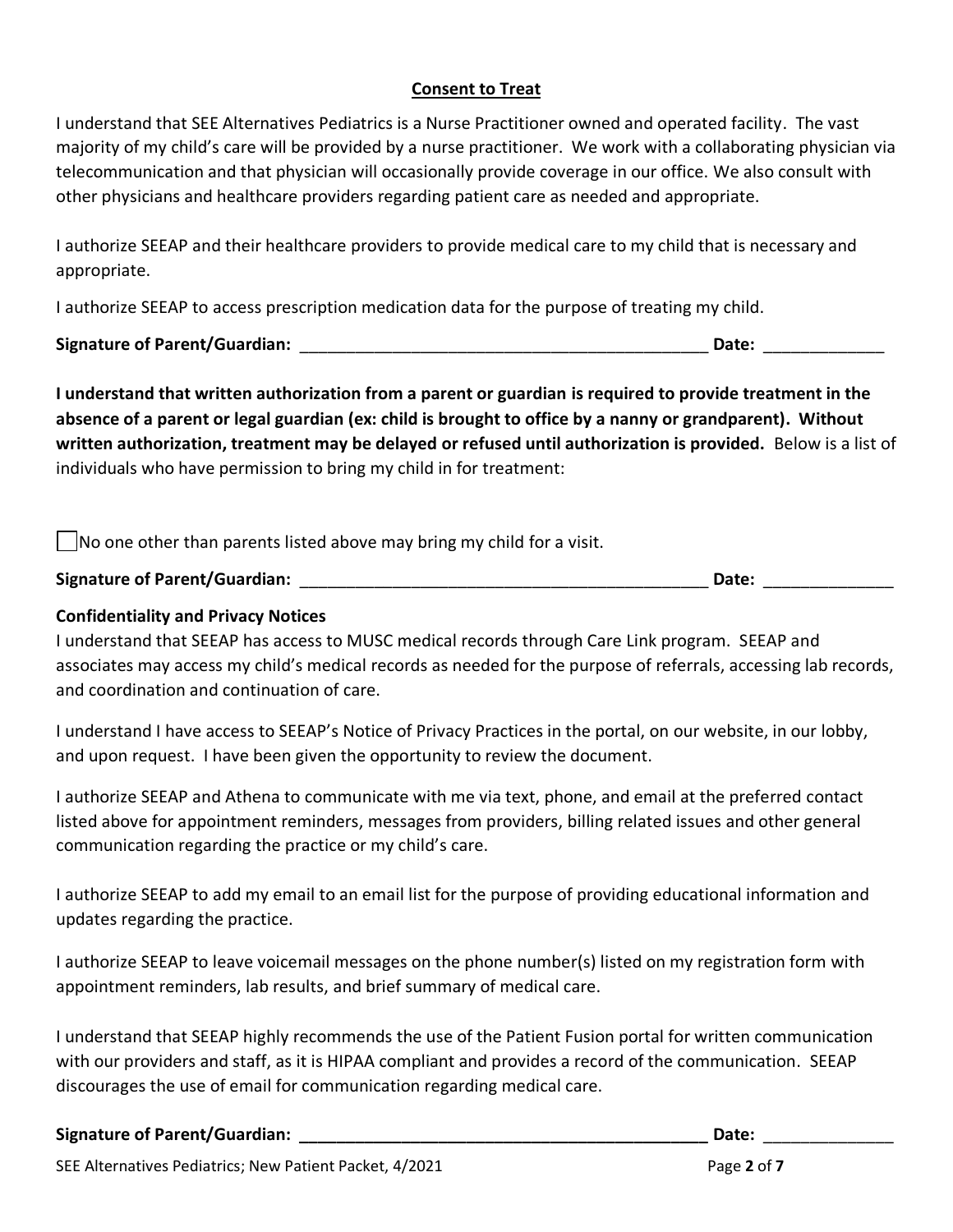#### **Financial and Billing Policies and Procedures**

I understand the co-payment outlined by my contract with the insurance company is expected in full at the time services are rendered. I understand that if SEEAP does not collect the co-payment, co-insurance, or deductible outlined in my plan, SEEAP is in violation of a binding agreement with the insurance company.

I authorize SEEAP to release any medical information necessary to my insurance carrier to obtain reimbursement for services rendered to my child/dependent.

I hereby authorize direct payment of benefits payable for these services to SEEAP. I understand that it is my responsibility to update SEEAP with any insurance coverage changes. I understand I am responsible to pay for any services that my insurance policy deems as non-covered services.

I understand that every insurance policy is unique, and I am fully responsible for understanding what my insurance coverage is. Some in office procedures are not covered by some insurance plans. SEEAP may send labs out to third party vendors. I am responsible for understanding what my patient responsibility may be for these services.

I understand that SEEAP is not in network with some insurance plans and that I am responsible for the charges incurred in full for the visit. If SEEAP files an out of network claim for the insurance, I will be billed an invoice after SEEAP receives notification from the insurance company of the covered/uncovered services.

I understand SEEAP accepts cash and credit card payments (including Health Savings Account credit cards). **We do not accept checks.** I guarantee payment for all services that are provided to my child.

Self-pay Statement (if applicable): I understand that payment in full is expected at the time services is rendered.

## **Signature of Parent/Guardian:** \_\_\_\_\_\_\_\_\_\_\_\_\_\_\_\_\_\_\_\_\_\_\_\_\_\_\_\_\_\_\_\_\_\_\_\_\_\_\_\_\_\_\_\_ **Date:** \_\_\_\_\_\_\_\_\_\_\_\_\_\_

## **Well Child Care Vs Problem Specific Visits**

I understand that well child healthcare is an important component of the healthcare of my child. I understand that these visits are what truly constitute preventative care and how SEEAP partners with me for optimal health and well-being for my child. We require children under 2 in our primary care practice be seen at the following ages: 3-5 days, 2-4 weeks, 2, 4, 6, 9, 12, 15, and 18 months of age. Children over 2 years are seen at least annually. I understand that SEEAP reserves the right to terminate care if regular well child care is not maintained.

I understand that a well visit is designed to review the general health and well-being of my child and to provide proactive information to prevent illness and maintain health. If my child has multiple complaints or issues that need to be addressed, I will be asked to schedule a visit specifically to address those complaints.

I understand that SEEAP is not a walk-in clinic and that SEEAP makes every effort to see my child for same-day sick visits. I will call the office or utilize the portal to schedule appointments.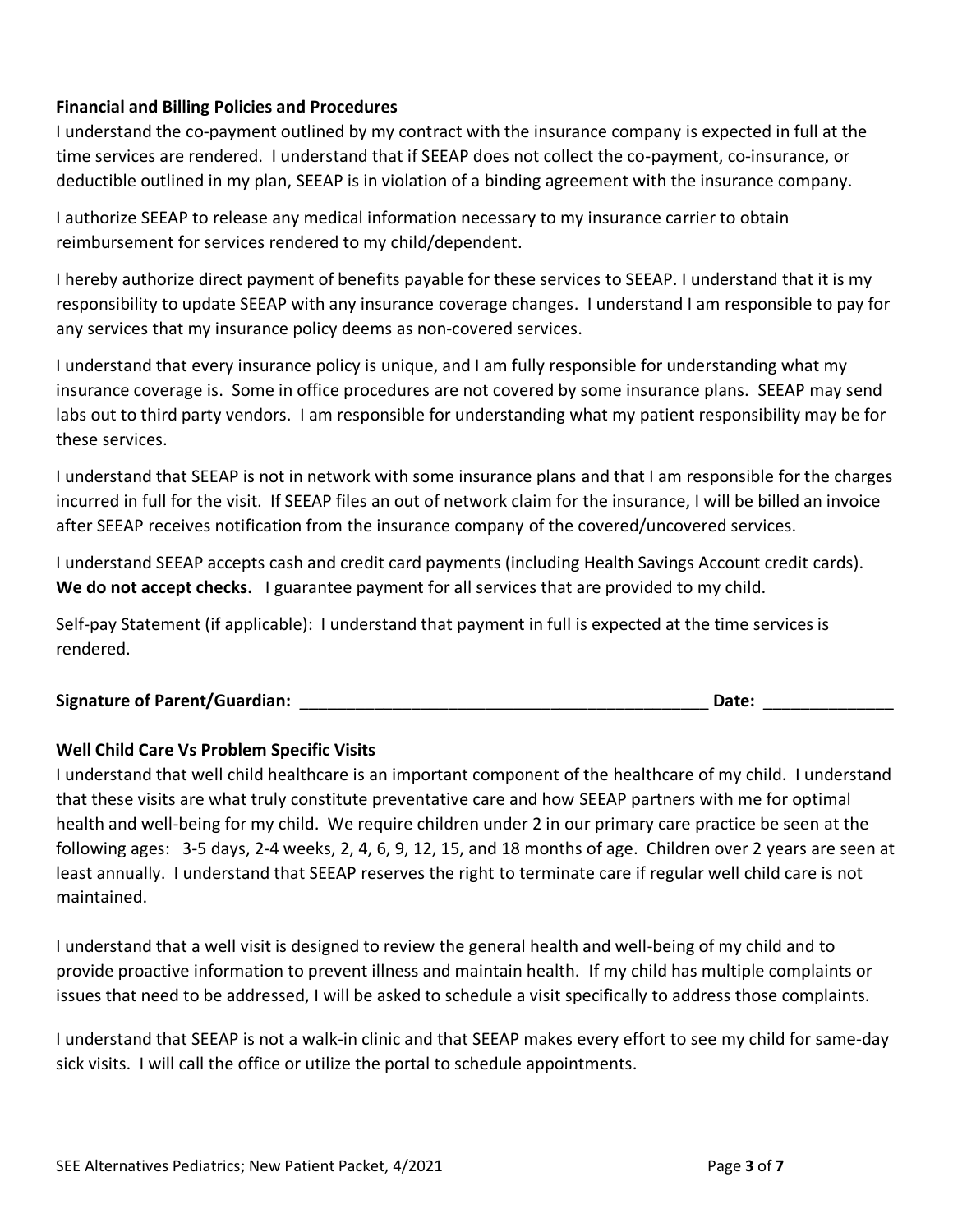#### Supplement Transparency Statement –

I understand that SEEAP practitioners may recommend supplements that may benefit the health of my child. I understand that supplements are not reviewed by the FDA as prescription medications are, and that supplements sold in our office or from our online account(s) may provide revenue for SEEAP.

#### **By signing below, I indicate that I have reviewed and authorize the above statements.**

## **Signature of Parent/Guardian:** \_\_\_\_\_\_\_\_\_\_\_\_\_\_\_\_\_\_\_\_\_\_\_\_\_\_\_\_\_\_\_\_\_\_\_\_\_\_\_\_\_\_\_\_ **Date:** \_\_\_\_\_\_\_\_\_\_\_\_\_

#### **Late Arrivals, Cancellation and No-Show Policy**

We strive to schedule in a way that minimizes wait times and allow for patients to maximize their time with the provider. Because we offer longer appointment times than traditional offices, late arrivals, cancellations, and no-shows impact our patients and the practice a great deal. Our electronic medical record sends out text reminders for appointments to support you in rescheduling in a timely manner when there is a conflict with a scheduled appointment. If you do not receive these notices, please let us know.

Late Arrivals: A patient is considered late if he/she does not arrive within 10 minutes of the appointment time. Late arrivals may be asked to reschedule the appointment to a later time or date, especially if another patient will be impacted. If the appointment is not rescheduled, we reserve the right to shorten the duration of the appointment, especially when another patient will be impacted.

Same-Day Cancellation: We ask that you notify us at least 24 hours before the scheduled appointment, so we can offer that time to another patient.

No-Show: A "no show" is someone who does not attend the scheduled appointment date and time and does not communicate according to the cancellation policy. We understand that emergencies happen and there will be times that it is impossible to make an appointment time. Please notify us as soon as possible, even if the appointment time has passed, so we can get the appointment rescheduled.

#### *How we will handle late arrivals, same-day cancellations, and no-shows.*

- A pattern of late arrivals (>3) will be considered as an offense.
- For the first offense, we will call to reschedule the appointment and give a written reminder of this policy.
- For a second offense we will call to reschedule the appointment and will give parents written notification of this policy (in person or by mail), a copy of which will be filed in the chart.
- For a third offense, a \$50 dollar charge will be placed on the account and the fee must be paid to schedule another appointment. A final written notification will be provided (in person or by mail) and a copy will be filed in the chart.
- For any additional offenses, SEEAP reserves the right to terminate healthcare services.

\_\_\_\_\_\_\_\_\_\_\_\_\_\_\_\_\_\_\_\_\_\_\_\_\_\_\_\_\_\_\_\_\_\_\_\_\_\_\_\_\_\_\_\_\_\_\_\_\_\_\_\_\_\_\_\_\_\_\_ \_\_\_\_\_\_\_\_\_\_\_\_\_\_\_\_\_\_

By signing below, the parent/guardian listed below acknowledges receipt of this policy.

Signature Date Date of the Date of the Date of the Date of the Date of the Date of the Date of the Date of the Date of the Date of the Date of the Date of the Date of the Date of the Date of the Date of the Date of the Dat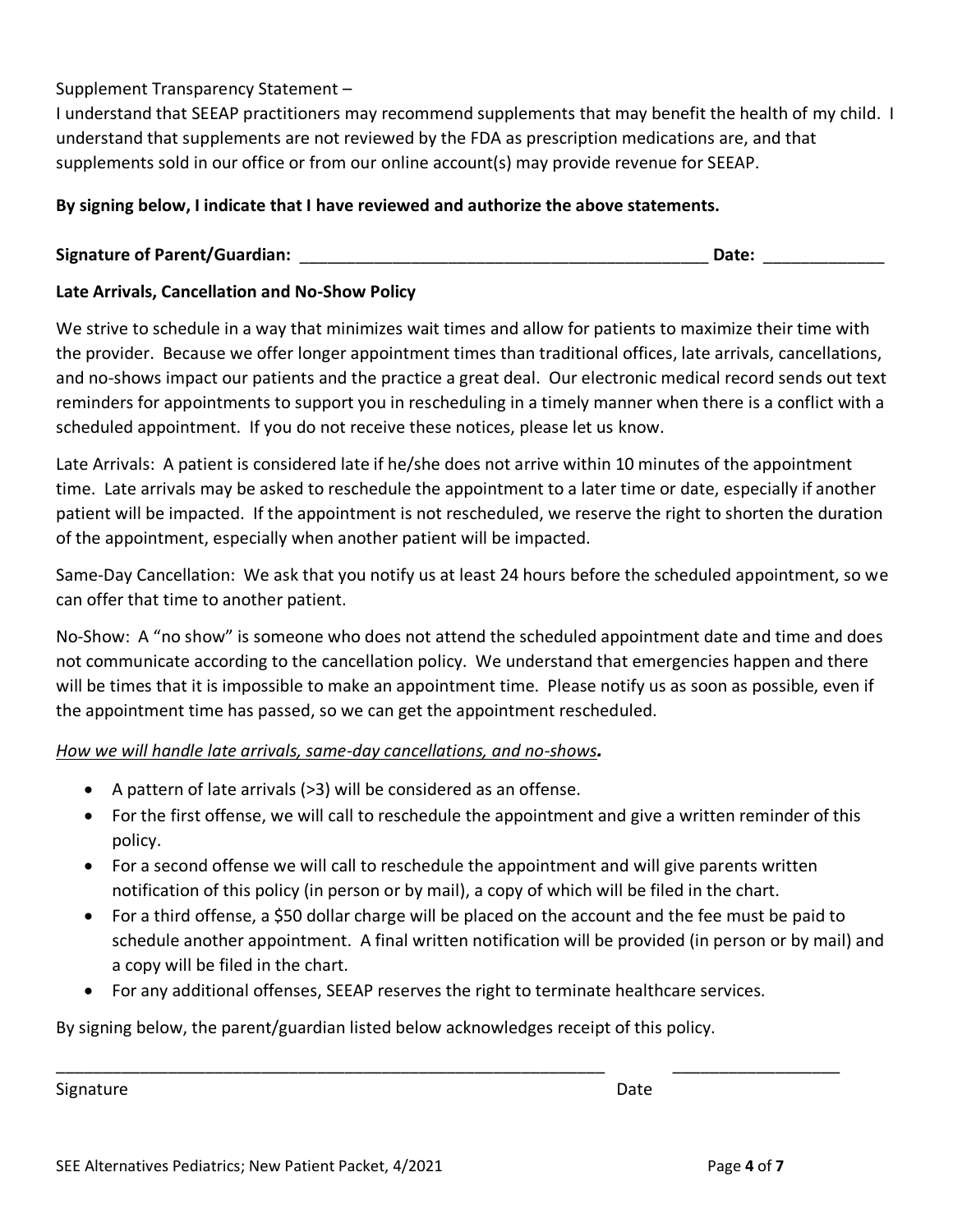## **Medical Information**

| What symptoms is your child currently/recently experiencing?                                       |                |
|----------------------------------------------------------------------------------------------------|----------------|
| None, my child is here for a well child visit and has had no recent symptoms.                      |                |
| Change in appetite/thirst   Change in Energy Pattern   Change in mood<br> Fever                    |                |
| Watery eyes<br>Eye drainage<br>Vision problems                                                     |                |
| $\vert$ Ear pain/tugging ears $\vert$ Hearing problems<br>Sore Throat                              | Hoarse voice   |
| Runny nose   Sneezing                                                                              |                |
| $\vert$ Cough $\vert$ Trouble breathing $\vert$ Wheezing                                           |                |
| Chest pain   Murmur/irregular heartbeat                                                            |                |
| Vomiting     Diarrhea<br>Abdominal pain<br>Constipation                                            | Blood in stool |
| $\vert$ Painful urination $\vert$ $\vert$ Change in urinary pattern $\vert$ $\vert$ Blood in urine |                |
| Headache   Dizziness                                                                               |                |
| Other:                                                                                             |                |
|                                                                                                    |                |

**Please list any current medications, supplements, or vitamins your child takes regularly.**

**Please list your preferred pharmacy (name of pharmacy and road name or phone number):**

\_\_\_\_\_\_\_\_\_\_\_\_\_\_\_\_\_\_\_\_\_\_\_\_\_\_\_\_\_\_\_\_\_\_\_\_\_\_\_\_\_\_\_\_\_\_\_\_\_\_\_\_\_\_\_\_\_\_\_\_\_\_\_\_\_\_\_\_\_\_\_\_\_\_\_\_\_

# **Family history**

Please circle any conditions that a parent, sibling, or immediate family member has experienced and indicate the individual's relationship to your child.

 $\Box$ Child adopted – little family history known

| <b>Condition</b>                          | <b>Relationship to child</b> | <b>Condition</b>    | <b>Relationship to child</b> |
|-------------------------------------------|------------------------------|---------------------|------------------------------|
| Allergies                                 |                              | ADHD                |                              |
| Asthma                                    |                              | Anxiety             |                              |
| Eczema                                    |                              | Depression          |                              |
| Murmur                                    |                              | Autism              |                              |
| <b>Heart Disease</b>                      |                              | <b>Bipolar</b>      |                              |
| High Blood Pressure                       |                              |                     |                              |
| <b>Kidney Disease</b>                     |                              | Autoimmune disorder |                              |
| Diabetes (specify type 1 or 2)            |                              | (specify)           |                              |
| Thyroid Disorder (specify)                |                              | Cancer (specify)    |                              |
| Other (specify disease and relationship): |                              |                     |                              |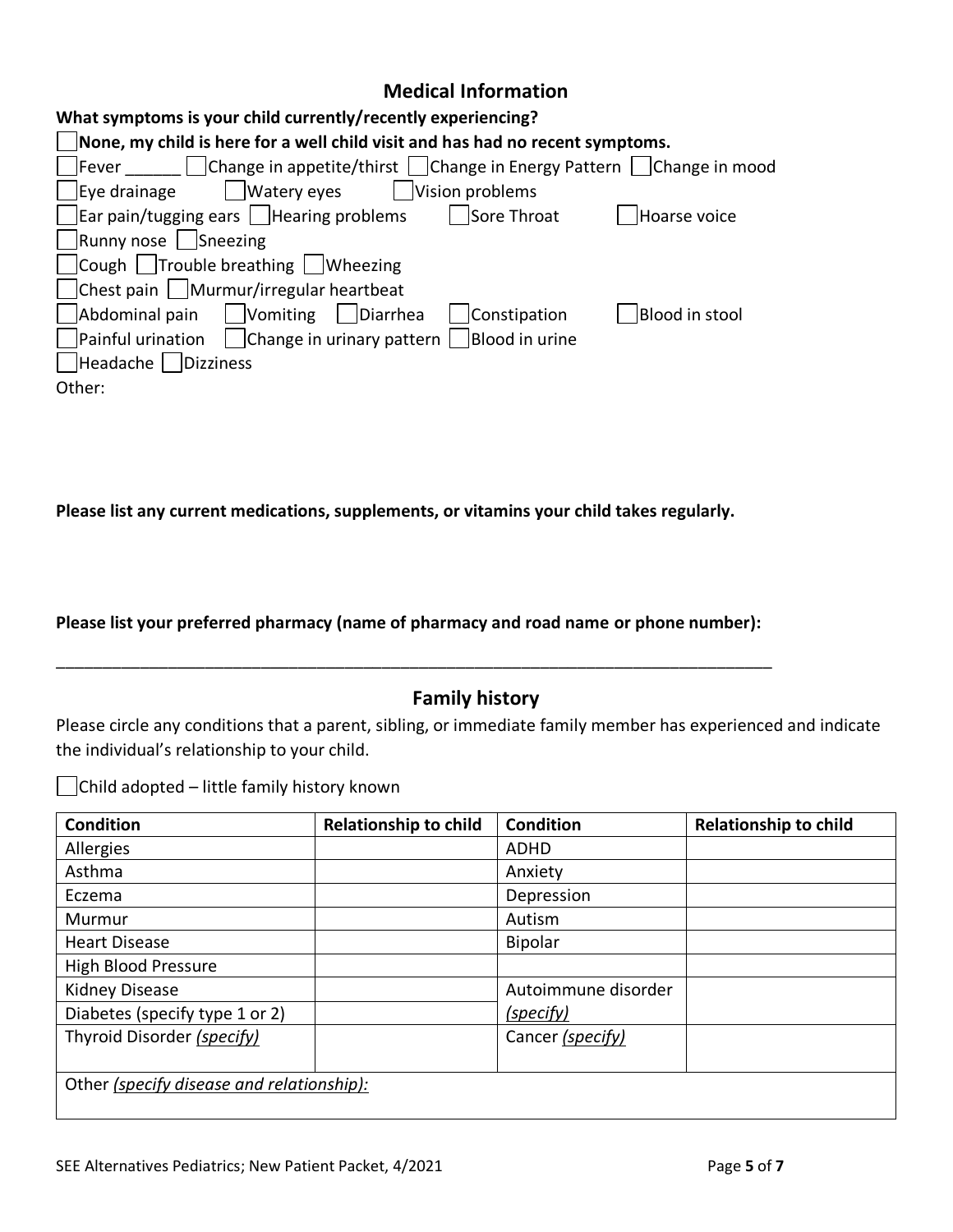# **Medical History Information**

| Birth/Newborn History (first month of life):                                                                           |                                     |                                                |                                |  |  |
|------------------------------------------------------------------------------------------------------------------------|-------------------------------------|------------------------------------------------|--------------------------------|--|--|
|                                                                                                                        |                                     | Full Term   Premature, week ______             |                                |  |  |
| □Vaginal <b>□C-Section</b>                                                                                             |                                     |                                                |                                |  |  |
| Please circle any complications: Breathing Problems                                                                    |                                     | Blood sugar problems                           | NICU stay                      |  |  |
| Infection (mom or baby)<br>Other:                                                                                      |                                     |                                                |                                |  |  |
|                                                                                                                        |                                     |                                                |                                |  |  |
| Newborn History continued (please only complete if your baby is less than 2 months old)                                |                                     |                                                |                                |  |  |
| Discharge Weight? ________________                                                                                     |                                     |                                                |                                |  |  |
| Did your newborn receive Hepatitis B Vaccination? Ves                                                                  |                                     | No                                             |                                |  |  |
| Did your newborn receive Vitamin K injection? $\Box$ Yes<br>∣No                                                        |                                     |                                                |                                |  |  |
| Did your newborn receive erythromycin ointment? $\Box$ Yes $\Box$<br> No                                               |                                     |                                                |                                |  |  |
| Was a metabolic screen performed on your newborn? $\Box$ Yes                                                           |                                     | No                                             |                                |  |  |
| Did baby pass newborn screen? $ $ <b>Yes</b>                                                                           | $\vert$ No                          |                                                |                                |  |  |
| What is mother's blood type? ________________ What is baby's blood type (if tested)?                                   |                                     |                                                |                                |  |  |
| Breech presentation? $\Box$ No $\Box$ Yes – was baby scheduled for hip ultrasound? $\Box$ Yes                          |                                     |                                                | No                             |  |  |
| Did mom receive antibiotics during the pregnancy or during the delivery? $\Box$ No $\Box$ Yes                          |                                     |                                                |                                |  |  |
| What medical problems has your child had in the past?                                                                  |                                     |                                                |                                |  |  |
| Has your child had any surgeries? No Yes: ___________                                                                  |                                     |                                                |                                |  |  |
| Please circle any of the following that your child has been diagnosed with and specify in the space below.             |                                     |                                                |                                |  |  |
|                                                                                                                        |                                     |                                                |                                |  |  |
| ADD/ADHD                                                                                                               | Constipation                        |                                                | Muscle, Joint, or Bone Problem |  |  |
| Allergies (specify below)                                                                                              | Depression                          | Seizures/Epilepsy                              |                                |  |  |
| Anemia                                                                                                                 |                                     | Developmental/Behavioral disorder Skin Problem |                                |  |  |
| Anxiety                                                                                                                | Ear or Hearing Problem              | Thyroid Problem                                |                                |  |  |
| Asthma                                                                                                                 | <b>Endocrine Issues</b>             | Vision/Eye Problem                             |                                |  |  |
| <b>Bladder or Kidney Problems</b>                                                                                      | Head Injury/Concussion              | Weight Issues                                  |                                |  |  |
| <b>Blood Disease</b>                                                                                                   | Headaches                           | Other, specify:                                |                                |  |  |
| Cancer                                                                                                                 | <b>Heart Problem</b>                |                                                |                                |  |  |
| Chicken Pox                                                                                                            | Hospital admission other than birth |                                                |                                |  |  |
| <b>Chronic Ear Infections</b>                                                                                          | <b>Mental Illness</b>               |                                                |                                |  |  |
| Allergies - Please list and specify reactions to medications, foods, or environment:<br><b>No Known Drug Allergies</b> |                                     | No Known food/environmental allergies          |                                |  |  |